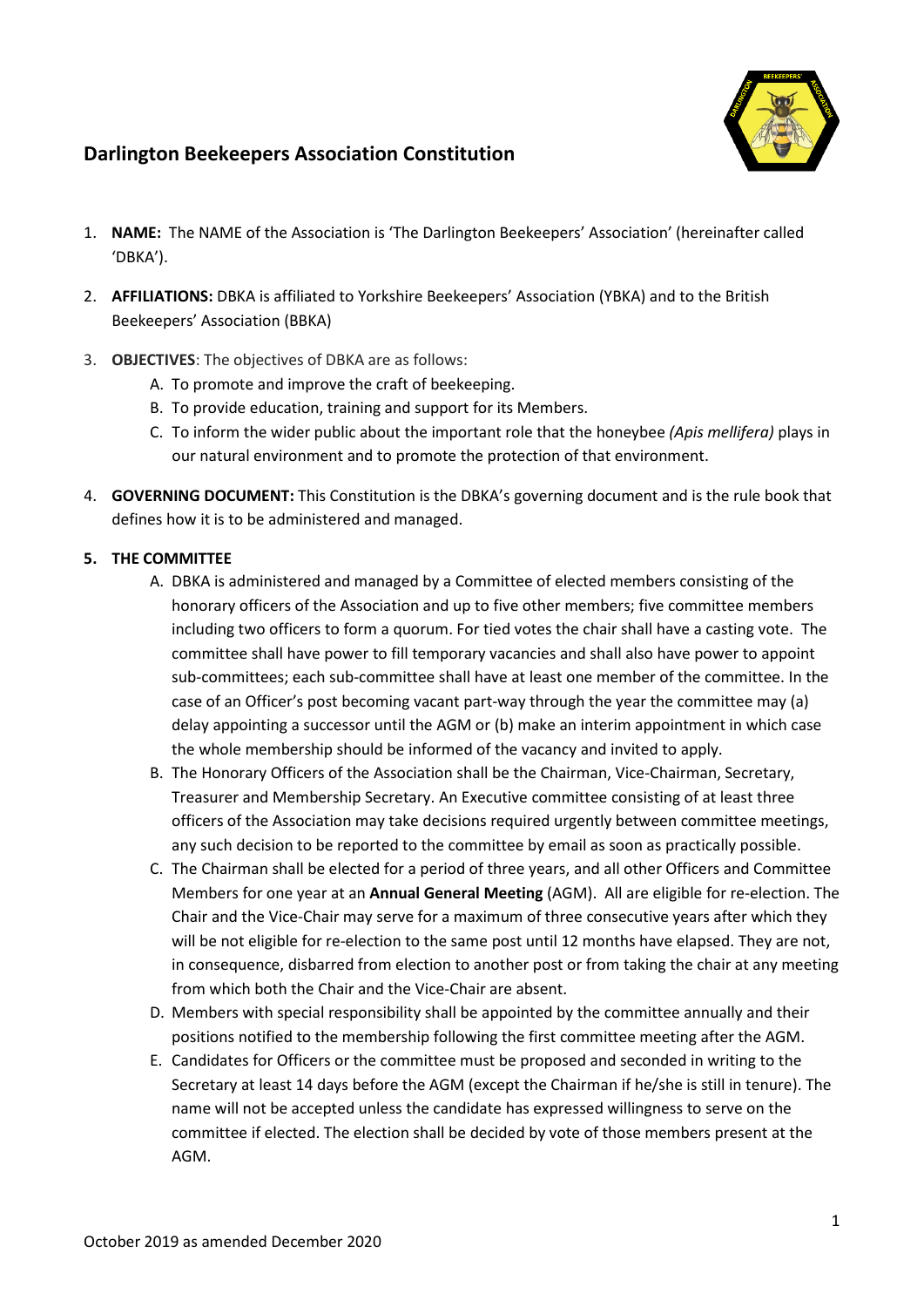- F. All members of the Committee must retire with effect from the conclusion of the AGM next after their appointment and may be eligible for re-election at that AGM.
- G. Committee Members are appointed to "hold in trust" all assets and equipment that belongs to the DBKA.
- H. The Committee, at all times, must act with honesty and integrity and must avoid any personal conflicts of interest and must avoid any misuse of DBKA funds or assets.
- I. The Committee has over-riding collective authority, responsibility and accountability for the good governance of the DBKA according to the rules set out in this constitution.
- J. Committee Officers/Committee Members are authorised to sign any leases or licences on behalf of DBKA, for the purposes of meeting the aims of the Association.
- K. Custodian Trustees (when required)
	- i. There shall be not less than two nor more than four Custodian Trustees of the Association (who shall not necessarily be Members) who shall be nominated by the Committee
	- ii. For the purpose of giving effect to such nomination the Chair is hereby declared to be the person empowered to appoint new Trustees of the Association within the meaning of S36 Trustee Act 1925 and they shall by deed duly appoint the person or persons so nominated by the Committee
	- iii. The Custodian Trustees shall hold office until death or resignation or until removed from office by the Committee. On any such vacancy the Committee shall nominate the person or persons to be appointed as the new Custodian Trustee or Trustees.
	- iv. The Custodian Trustees shall be indemnified out of Association assets against losses or expenses incurred in carrying out the business of the Association as authorised by the Committee or by a General Meeting.
	- v. All property of the Association (but not cash and bank accounts) shall be vested in the Custodian Trustees and shall be dealt with by them as the Committee shall from time to time direct (of which an entry in the minutes confirmed and signed in accordance with these Rules shall be conclusive evidence).

# **6. FINANCE**

- A. The financial year and membership year of the DBKA are concurrent with those of Yorkshire BKA, of which DBKA is a district, and run from 1st October in any year until 30th September in the following year
- B. The committee shall administer the funds of the Association.
- C. The Treasurer shall be responsible for the keeping of the accounts and for the preparation of the annual statement of accounts, which will be examined by an Independent Examiner.
- D. All cheques must be signed by two authorised signatories. Up to four committee members including the Treasurer, will be appointed as authorised signatories. No authorised signatories may be related to each other. Expenses must be authorised by two signatories unrelated to the claimant.
- E. No Member may incur any costs without first agreeing an estimate of the expenditure with the Executive Committee. Unauthorised expenditure is unlikely to be refunded.
- F. Indemnity: The members of the Committee shall be entitled to an indemnity out of the assets of the Association for all expenses and other liabilities properly incurred by them in the management of the affairs of the Association.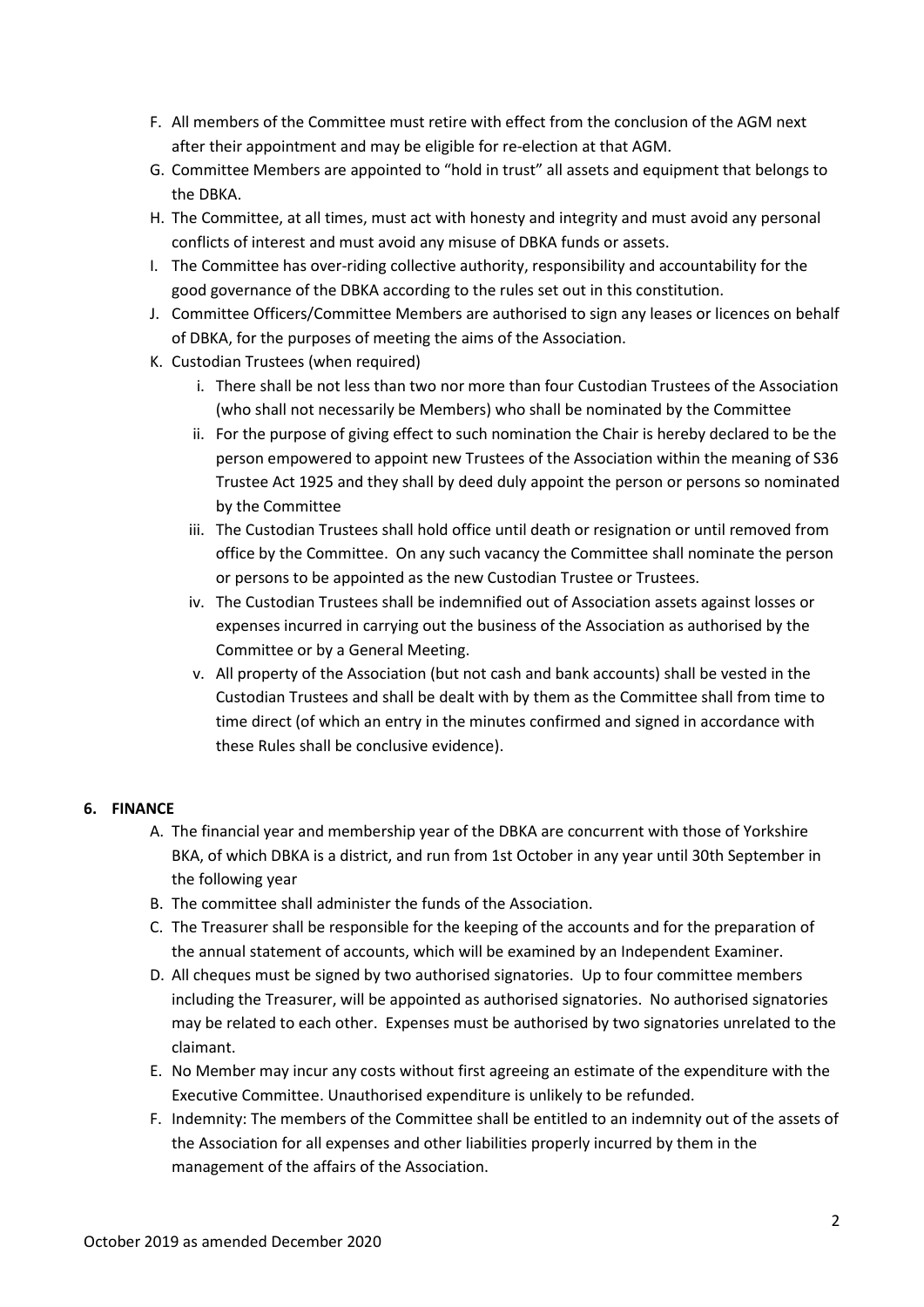### **7. MEETINGS**

- A. Committee Meetings shall be called by notice of the Secretary.
- B. A Quorum for Committee Meetings shall be half the elected Committee Members including at least two Officers.
- C. There shall be an AGM as soon as possible after the close of the financial year on a date to be fixed by the committee.
- D. Members shall receive notice of the AGM, by post or email, and a copy of the agenda not less than twenty-one days before the agreed date for the meeting. The sending of the notice by post or email to the address held on the Association records shall be deemed as delivered whether the notice is received or not.
- E. A verbal report of the year's work, together with a statement of accounts made up to the end of the previous financial year and duly examined shall be submitted to this meeting which may discuss the management and concerns of the Association.
- F. The Independent Examiner, who shall not be a member of the committee, shall be appointed at an AGM or by the Committee if an appointment is necessary at any other time.
- G. An **Extraordinary General Meeting (EGM)** may be called by the Committee, or by the Secretary on the written demand of twenty per cent of the voting members of the Association. The demand shall state the objects of the meeting and no other business shall be transacted thereat. The meeting must be called within twenty-eight days of receipt of the demand. All members shall receive notice of the EGM by post or email and a copy of the agenda not less than fourteen days before the agreed date. Such notice may be sent by post or email to the address held by the Association and shall be deemed to be delivered.
- H. The person elected as chairman of the association shall, if present at any general meeting and willing to act, preside as chair of the meeting. Subject to that, the members of the association who are present at a general meeting shall elect a chair to preside at the meeting.
- I. A Quorum at General Meetings shall be the greater of 20 members or 10% of the membership to include at least three Officers.
- J. No business may be transacted at any general meeting of the members of the association unless a quorum is present when the meeting starts.
- K. If the meeting has been called by or at the request of the members and a quorum is not present within 15 minutes of the starting time specified in the notice of the meeting, the meeting is closed.
- L. If the meeting has been called in any other way and a quorum is not present within 15 minutes of the starting time specified in the notice of the meeting, the chair must adjourn the meeting. The date, time and place at which the meeting will resume must either be announced by the chair or be notified to the Associations members at least seven clear days before the date on which it will resume. If a quorum is not present within 15 minutes of the start time of the adjourned meeting, the member or members present at the meeting constitute a quorum.
- M. If the committee decides that it is advantageous to hold a General Meeting either fully or partially by electronic means, then they shall notify the membership at the same time as the notification of the General Meeting and Agenda are sent to the members. The decision to hold a General Meeting either fully or partially by electronic means must be noted in the Committee minutes.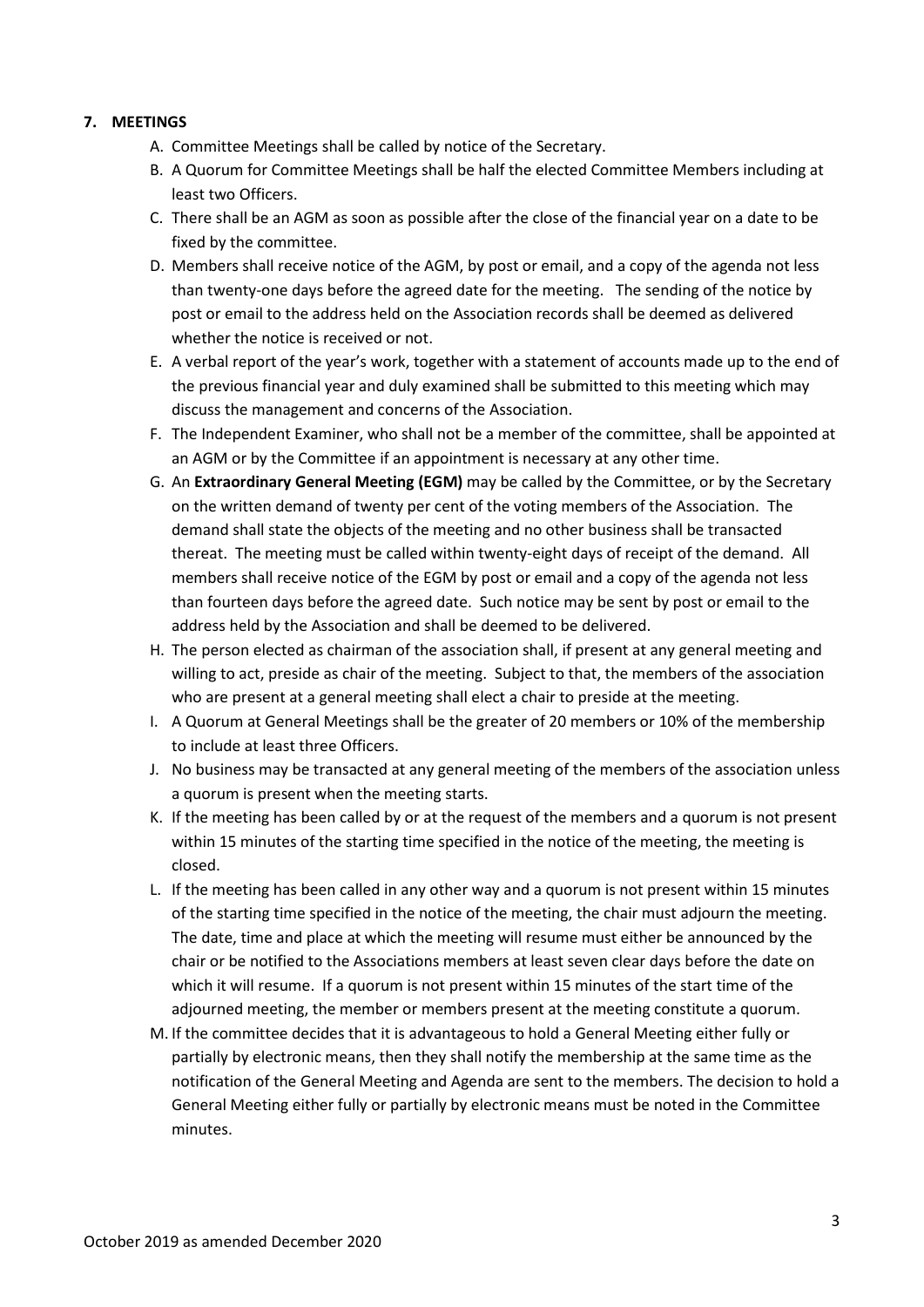### 8. **MEMBERSHIP**

Membership shall be open to all persons in sympathy with the objects of the Association on application to the Membership Secretary, and on payment of the annual subscription. His or her election need not be referred to the committee unless the Membership Secretary has any doubts about the suitability of the applicant, in which case the application shall be dealt with by the committee.

- A. Membership runs from 1<sup>st</sup> October to 30<sup>th</sup> September and subscriptions are due annually on 1<sup>st</sup> October. Any member whose subscription is overdue by more than three months shall cease to be a member.
- B. Voting at Annual and Extraordinary General Meetings is open to all Adult Members.
- C. All adult Members are eligible to serve on the Committee.
- D. Classes of membership shall be as laid down from time to time by '*The British Beekeepers Association'* and are currently as follows:
	- i) **Registered Members**  Adult members who receive all the benefits of membership, including Public and Products Liability insurance under the BBKA Insurance Policy, BBKA News magazine and the DBKA Newsletter. They will be members of Yorkshire BKA (YBKA) through their membership of DBKA. They will also be entitled to Bee Disease Insurance (BDI) for the first 3 colonies.
	- ii) **Partner Members**  Adult member residing at the same address as a Full Member. One Partner Member per Registered Member. They receive all the benefits of membership, including Public and Products Liability insurance under the BBKA Insurance Policy, but not BBKA News magazine and the DBKA Newsletter. They will be members of Yorkshire BKA (YBKA) through their membership of DBKA. They will also be entitled to Bee Disease Insurance (BDI) for the first 3 colonies.
	- iii) **Country Members**  Members who do not keep bees but who wish to support DBKA and BBKA and receive BBKA News magazine and the DBKA Newsletter.
	- iv) **School Membership**-- One school contact must be named under School membership (same subscription cost as registered member) – using school address and email address. Same benefits as Registered member but no BDI or BBKA Insurance.
	- v) **School Partner -** Same school address as School Member. Multiple Partners available per school. Same benefits as Partner Members except no BDI or BBKA insurance.
	- vi) **BBKA Junior Members**  Available to anyone under 18 years old who is accompanied by a Registered Member. BBKA capitation is paid and member will receive BBKA News. BDI will be in place but must be in the name of an adult.
	- vii) **DBKA Junior Members**  Available to anyone under 18 years old who is accompanied by a Registered Member. No capitation is paid to BBKA and therefore there is no insurance. Not eligible for BBKA News magazine but will receive the DBKA Newsletter.

#### 9. **TERMINATION OF MEMBERSHIP**

A person's membership will be terminated if:

- A. The member resigns from the association.
- B. The member dies.
- C. Any sum of money owed by the member to the Association is not paid in full within three months of its falling due.
- D. A member fails to return Association property on request.
- E. A member uses DBKA name to promote commercial activities (see clause 12).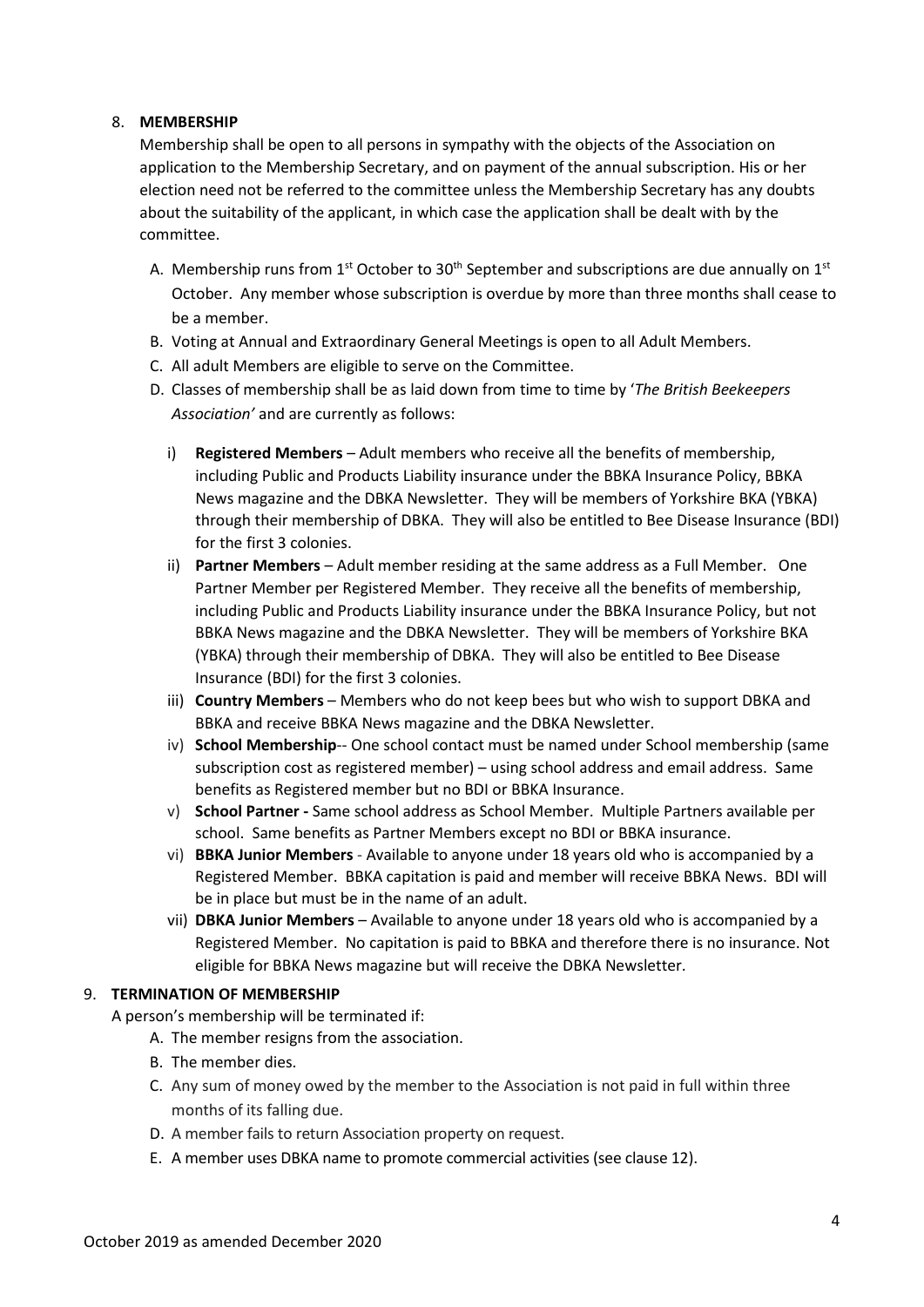- F. The Executive Committee may remove a person's membership if they believe it is in the best interests of the Association to do so, and pass a resolution to that effect.
- G. Before the Committee take any decision to remove someone from membership of the Association they must:
	- inform the member of the reasons why it is proposed to remove him/her from membership;
	- ii. give the member at least 21 clear days notice in which to make representations to the Committee as to why he/she should not be removed frommembership. (such notice may be sent by post or email to the address held by the Association and shall be deemed to be delivered).
	- iii. at a duly constituted meeting of the Committee, consider whether or not the member should be removed from membership;
	- iv. consider at that meeting any representations which the member makes as to why the member should not be removed; and
	- v. allow the member, or the member's representative, to make those representations in person at that meeting, if the member so chooses.

# **10. SUBSCRIPTIONS**

- A. The rate of the Annual Subscription for all categories of membership for the following year shall be decided at the AGM or at an EGM.
- B. Annual subscriptions are due on the first of October.
- C. Any member whose subscription is overdue by more than three months shall cease to be a member.

# 11. **NOTIFIABLE DISEASES OF HONEYBEES**

Members of the association who keep honeybees should register with BEEBASE, the database run by APHA, or a relevant government authority. Any member having a suspected outbreak of a notifiable disease (e.g. foul brood) in his or her apiary, shall notify the Regional Bee Inspector without delay. Whether the bees etc have been destroyed or not the DBKA Secretary must also be informed.

# 12. **COMMERCIAL ACTIVITIES**

Members must not use the name Darlington Beekeepers Association to promote personal and/or commercial activities outside the association. Members selling under the auspices of DBKA may only sell locally produced honey and bee products.

# 13. **ALTERATIONS TO THE CONSTITUTION**

The constitution may be altered at the AGM or at an EGM. Any proposed alteration must be circulated to the membership at least 21 days before the meeting. The constitution shall not be altered except by a majority vote supported by at least two thirds of those voting at an AGM or EGM.

# **14. TERMINATION OF AFFILIATION TO YBKA**

- A. DBKA may terminate its affiliation to the YBKA by giving notice in writing to the General Secretary - such termination to take effect following confirmation of the decision at the next YBKA AGM.
- B. A notice of termination may only be submitted by DBKA if two thirds of the Members present at a General Meeting where the resolution is proposed are in agreement. A quorum for such a meeting will be one third of the District's paid up Membership. The YBKA General Secretary or